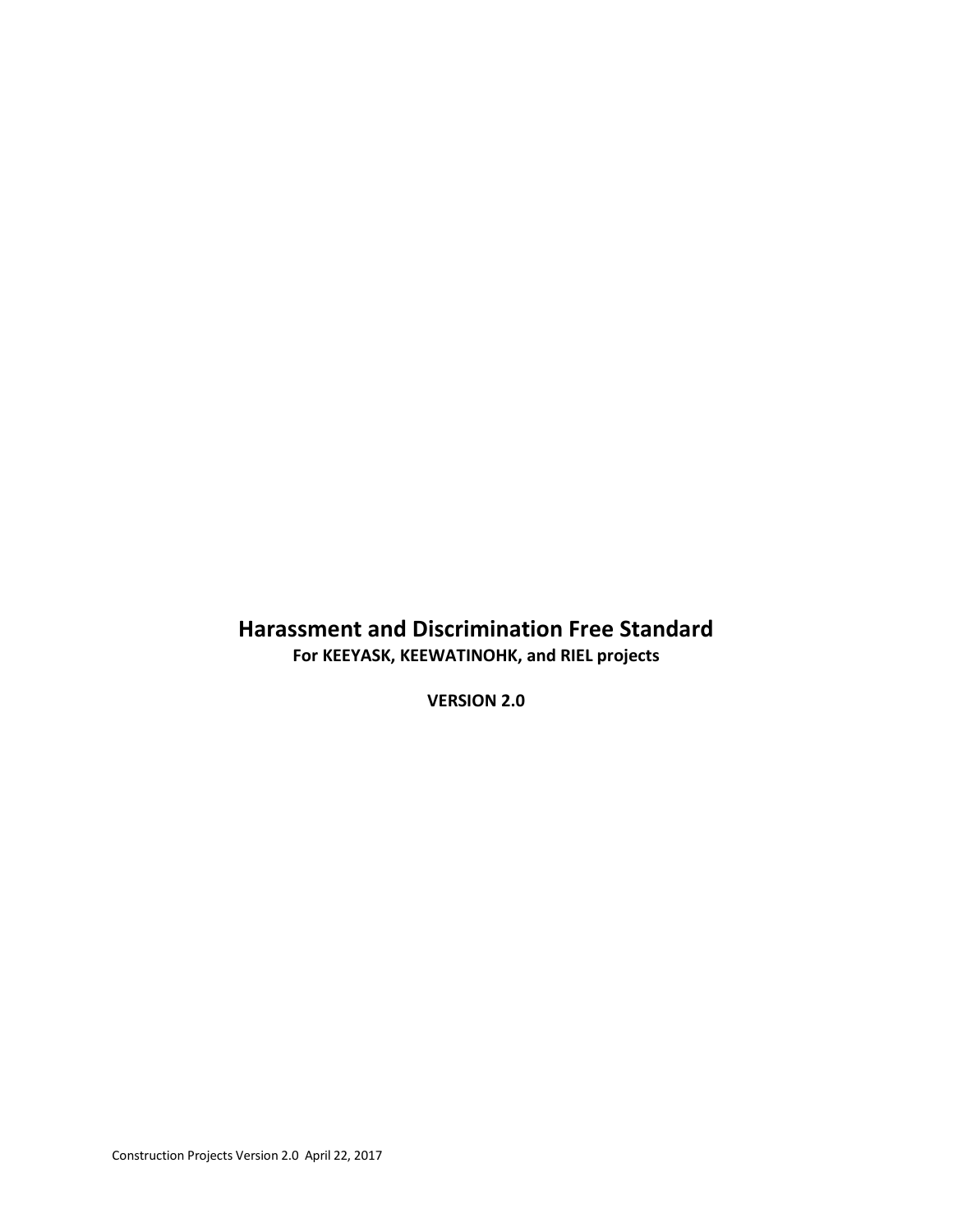# Harassment and Discrimination Free Standard

# **Contents**

| 1  |                                                                 |                                                                             |  |  |  |
|----|-----------------------------------------------------------------|-----------------------------------------------------------------------------|--|--|--|
| 2  |                                                                 |                                                                             |  |  |  |
| 3  |                                                                 |                                                                             |  |  |  |
| 4  |                                                                 |                                                                             |  |  |  |
| a) |                                                                 |                                                                             |  |  |  |
| b) |                                                                 |                                                                             |  |  |  |
| c) |                                                                 |                                                                             |  |  |  |
| d) |                                                                 |                                                                             |  |  |  |
| 5  | Harassment through Social Media and other electronic media7     |                                                                             |  |  |  |
| 6  |                                                                 |                                                                             |  |  |  |
| 7  | Responsibilities and Obligations Under This Standard 9          |                                                                             |  |  |  |
| 8  |                                                                 |                                                                             |  |  |  |
| 9  |                                                                 | Frivolous Complaints or Retaliation for Making Complaints 10                |  |  |  |
| 10 | Assistance of Union Representative and/or Trusted Advisor 11    |                                                                             |  |  |  |
| 11 | MB Hydro and Contractor Potential Outcomes under the Standard11 |                                                                             |  |  |  |
| a) |                                                                 |                                                                             |  |  |  |
| b) |                                                                 |                                                                             |  |  |  |
|    |                                                                 | APPENDIX A - What You Do If You Are Subject to Harassment or Discrimination |  |  |  |
|    |                                                                 |                                                                             |  |  |  |
|    |                                                                 | APPENDIX B - Processes for Informal Resolution or Formal Investigation 14   |  |  |  |
| 1) |                                                                 |                                                                             |  |  |  |
| 2) |                                                                 |                                                                             |  |  |  |
|    | a)                                                              | Making a Complaint – How to make a complaint of Discrimination and          |  |  |  |
|    | Harassment                                                      |                                                                             |  |  |  |
|    | b)                                                              |                                                                             |  |  |  |
|    | c)<br>d)                                                        |                                                                             |  |  |  |
|    | e)                                                              |                                                                             |  |  |  |
|    | f)                                                              |                                                                             |  |  |  |
|    | g)                                                              |                                                                             |  |  |  |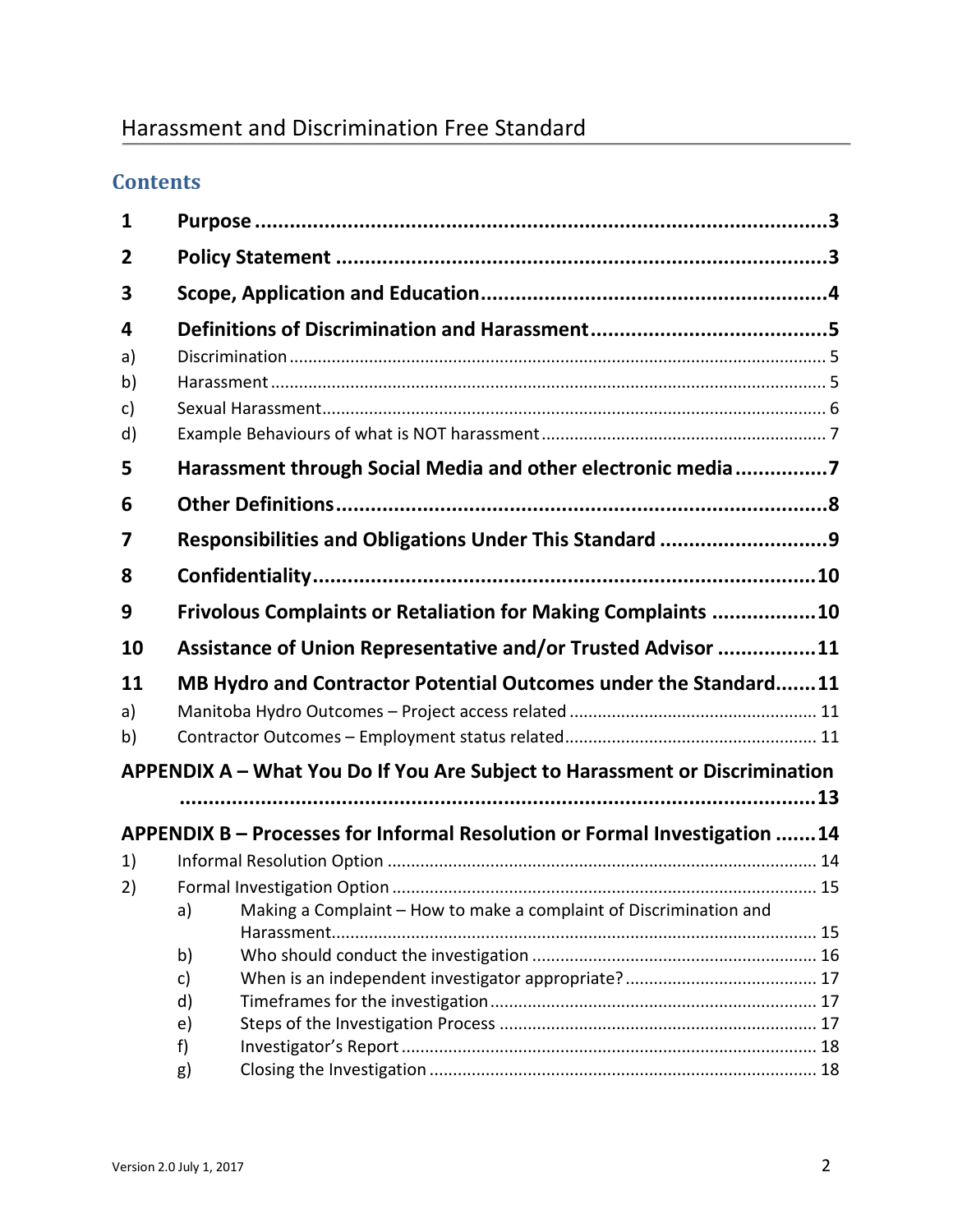## <span id="page-2-0"></span>**1 Purpose**

Manitoba Hydro and its contractors are committed to maintaining a safe, healthy and productive work environment where all persons at the Keeyask, Keewatinohk, and Riel Projects (referred to as 'Worksite') are valued and treated with respect and dignity. This purpose of the Harassment and Discrimination Free Standard ('Standard') is to:

- define discrimination;
- define harassment;
- define sexual harassment;
- set out the rights and responsibilities of workers, contractors, and all others who attend the Worksite;
- establish a process to follow when a worker believes they have experienced or observed harassment and discrimination at a Worksite; and
- establish a process to follow for investigations

This Standard is also intended to support the application of Letter of Agreement (LOA) 23 para. (5) in the Burntwood Nelson Agreement between the Allied Hydro Council (AHC) and Hydro Projects Management Association (HPMA) which applies to all AHC members at the Keeyask Project only.

In order to support this purpose, MB Hydro requires all Contractors and subcontractors working on the Worksite to adopt this Standard as their Harassment and Discrimination Free Policy.

### <span id="page-2-1"></span>**2 Policy Statement**

Manitoba Hydro and its contractors are committed to creating and maintaining an inclusive workplace free of harassment and discrimination by ensuring that all contractors and their employees, all vendors, visitors and guests, suppliers, and consultants abide by the Standard.

This Standard provides the knowledge to contractors to demonstrate and encourage respectful workplace conduct, and authority to manage employees where necessary. The Standard acknowledges that:

- Manitoba has a diverse society and workforce with various norms, values, and beliefs;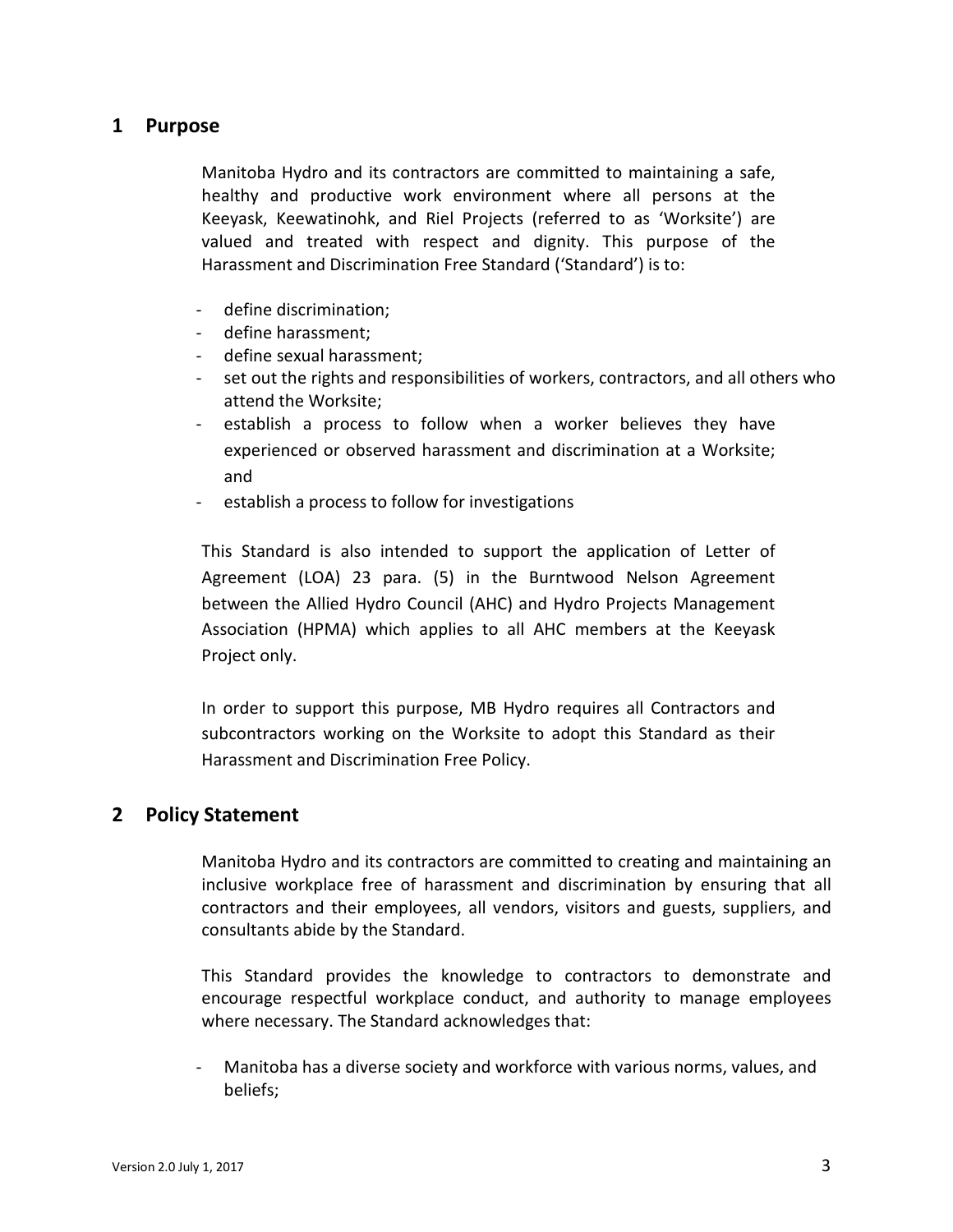- Manitoba Hydro and Contractors engaged to work at the Worksite have a duty to act in a manner consistent with applicable Federal and/or Provincial legislation; and
- Every worker is entitled to work in an environment that promotes equal opportunities and prohibits harassment and discrimination.

Manitoba Hydro and its contractors prohibit any form of harassment and discrimination and will ensure that harassment and discrimination are not knowingly committed, condoned or tolerated.

The objectives of the Standard are as follows:

- Encourage a work environment where employees are treated with dignity and respect;
- Prevent harassment and discrimination from occurring through mechanisms such as increased awareness of acceptable standards of conduct;
- Offer resolution and complaint procedures, considering the cultural norms and values of its employees, to support the early identification and resolution of harassment and discrimination issues; and
- Provide all workers with a fair and consistent process for dealing with harassment and discrimination issues

## <span id="page-3-0"></span>**3 Scope, Application and Education**

This Standard applies to all Manitoba Hydro employees, Contractor and Subcontractor owners, managers and employees, any other parties engaged in or performing work on the Worksite, including any visitors, guests, vendors or consultants attending at the site.

Employees will be informed about this Standard upon being hired by Contractors. Education (onboarding) designed to provide awareness of this Standard and its contents and procedures is available to new hires, and to existing employees.

Manitoba Hydro reserves the right, at its sole discretion, to amend this Standard at any time.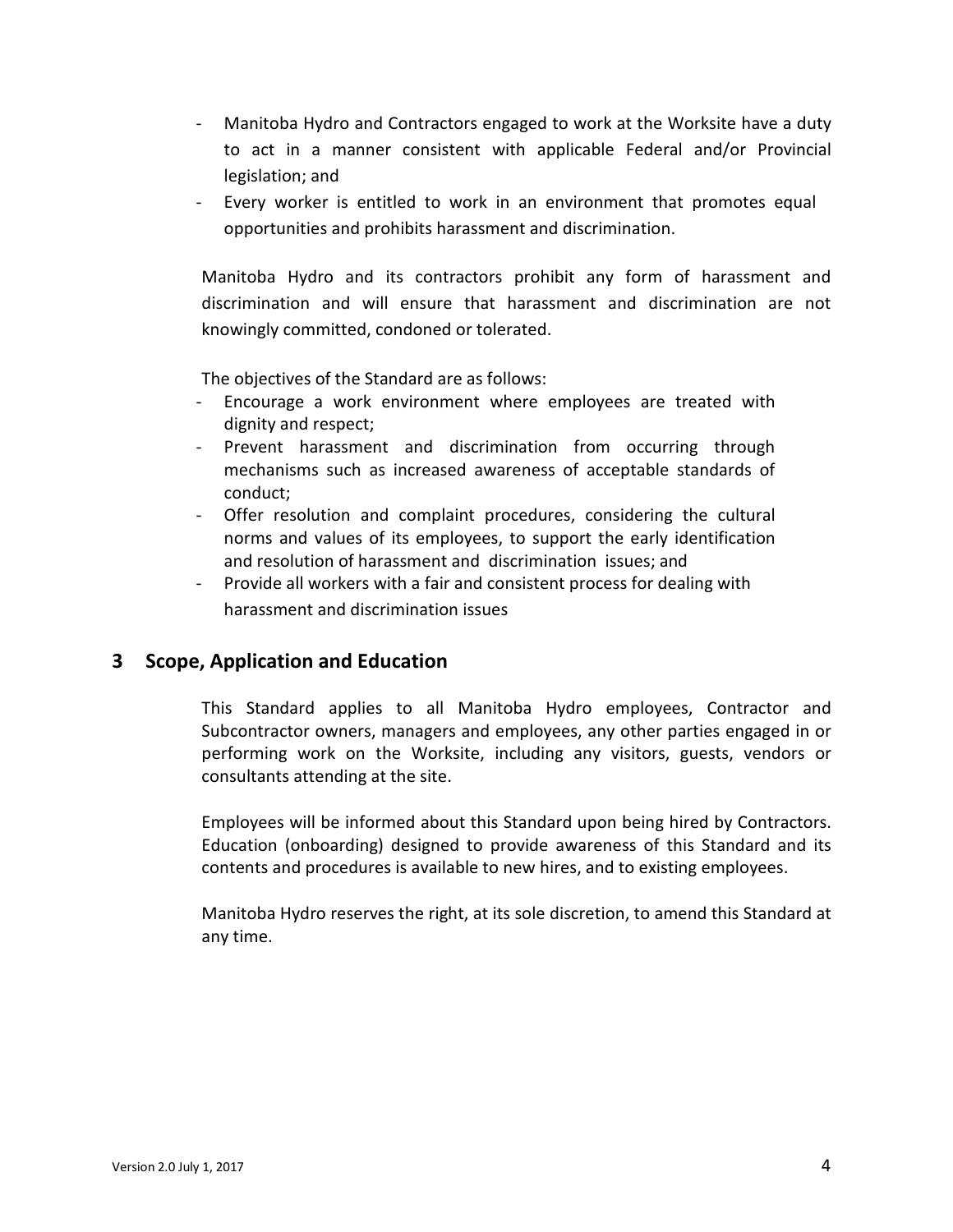## <span id="page-4-0"></span>**4 Definitions of Discrimination and Harassment**

There are various pieces of legislation and supporting regulations, along with independent commissions that guide the definitions of harassment, discrimination, and sexual harassment. These include the Provincial 'Human Rights Code of Manitoba', the 'Workplace Health and Safety Regulation' and the 'Human Rights Commission'. This section outlines those definitions and example behaviours.

### <span id="page-4-1"></span>a) Discrimination

Legislation defines discrimination as treating a person or group differently, to their disadvantage and without reasonable cause, on the basis of a protected characteristic (identified below); and failing to reasonably accommodate an employee's special need that is based on a protected characteristic.

- ancestry, including colour and perceived race
- nationality or national origin
- ethnic background or origin
- religion
- age
- sex, including pregnancy
- gender identity
- sexual orientation
- marital or family status
- source of income
- political belief, political association or political activity
- physical or mental disability, or related characteristics or circumstances
- social disadvantage.

The below provides some example behaviours of discriminatory behaviour:

- Decisions or actions (e.g., hiring, promotion, discipline, termination, evaluation, denial of requests, exclusion) based on any protected characteristics;
- Behaviours stating or implying actual or perceived abilities or inabilities based on any protected characteristics; or
- Applying stereotypes or generalizations based on any protected characteristics.

#### <span id="page-4-2"></span>b) Harassment

Harassment is defined as a course of abusive and unwelcome conduct or comments made on the basis of a protected characteristic. These behaviours are described as repeated objectionable conduct that creates a risk to the health of the employee, be it a worker's psychological or physical well-being, or if it could reasonably cause a worker to be humiliated or intimidated. A single, severe occurrence could also be considered harassment if it has a lasting, harmful effect on the worker.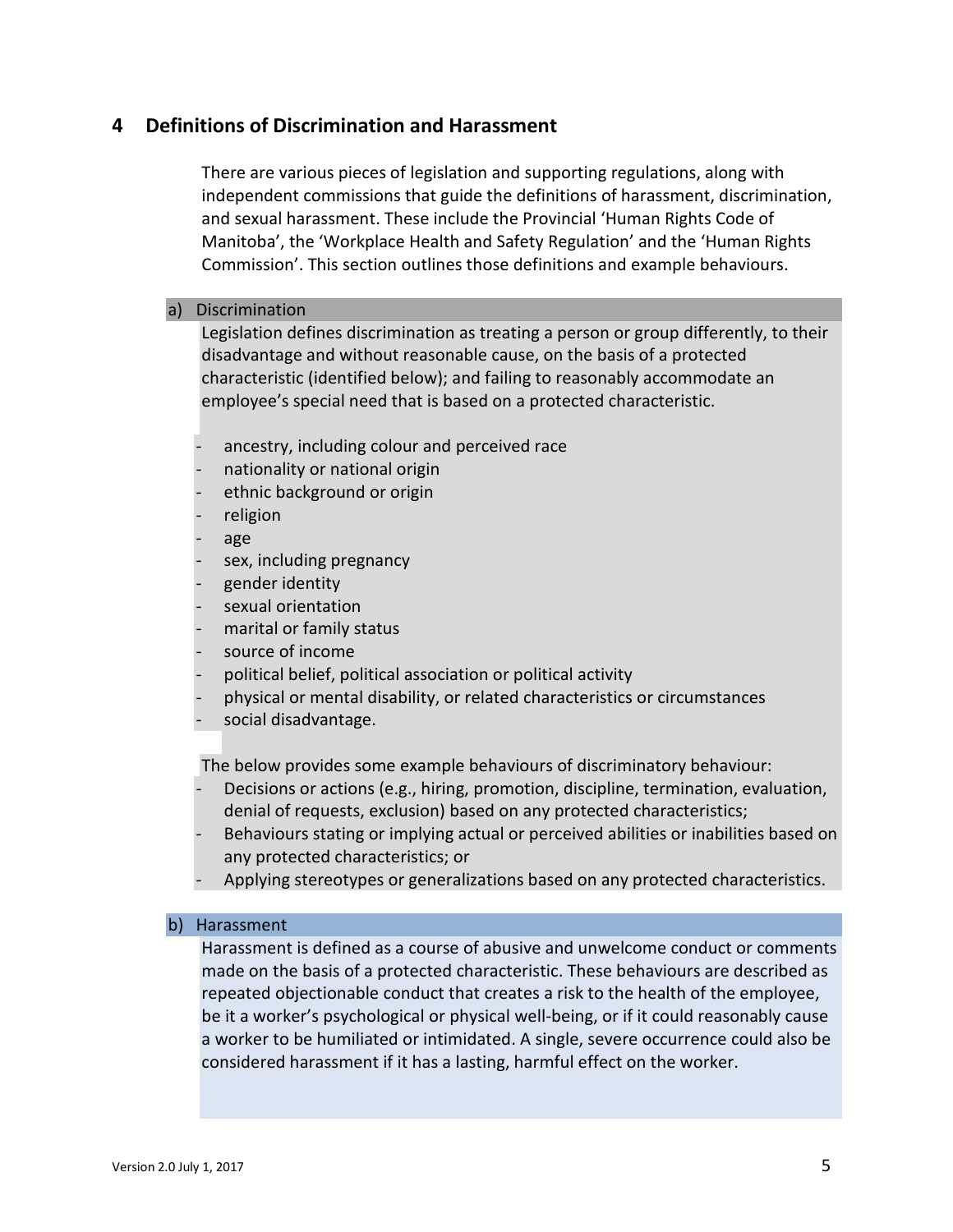The below provides some example behaviours of harassing behaviour:

- repeated objectionable conduct on the basis of the protected characteristics in *The Human Rights Code* or an employee's size or weight, that creates a risk to the health of the employee
- initiations or pranks
- repeated or continuous incidents of yelling, screaming or name calling
- threats to terminate employment for reasons unrelated to performance
- comments or actions which have the effect of undermining an employee's role, reputation or authority in the workplace
- aggressive words or actions that are intimidating or threatening
- foul, abusive and profane language directed to another employee
- sabotage of ability to properly perform duties
- malicious gossiping

#### <span id="page-5-0"></span>c) Sexual Harassment

Sexual harassment is defined as a series of objectionable and unwelcome sexual solicitations or advances, or a sexual solicitation or advance made by a person who is, or who is perceived to be, in a position of power to receive or deny benefits. If the person making the solicitation knows or should reasonably know that it is unwelcome, or there is a reprisal or threat of reprisal for rejecting a sexual solicitation or advance, this is sexual harassment. Sexual harassment also includes offensive or humiliating behaviour that is related to a person's sex, as well as behaviour of a sexual nature that creates an intimidating, hostile, or "poisoned" work environment.

The below provides some example behaviours of sexually harassing behaviour:

- inappropriate touching
- unwelcome initiations or requests for dates or other unwanted sexual attention by a person who knows or reasonably ought to know that such attention is unwanted
- express or implied promise of reward for compliance with a sexually oriented request
- express or implied threat of reprisal or denial of an opportunity for refusal to comply with a sexually oriented request
- sexist remarks, jokes or innuendoes or taunting about a person's body appearance, characteristics or clothing
- displaying or circulating of pornographic or other sexually offensive pictures or material anywhere in the workplace or on a Worksite
- inappropriate questions or sharing of information about a person's sexuality or sexual orientation
- leering, ogling or other sexual oriented gestures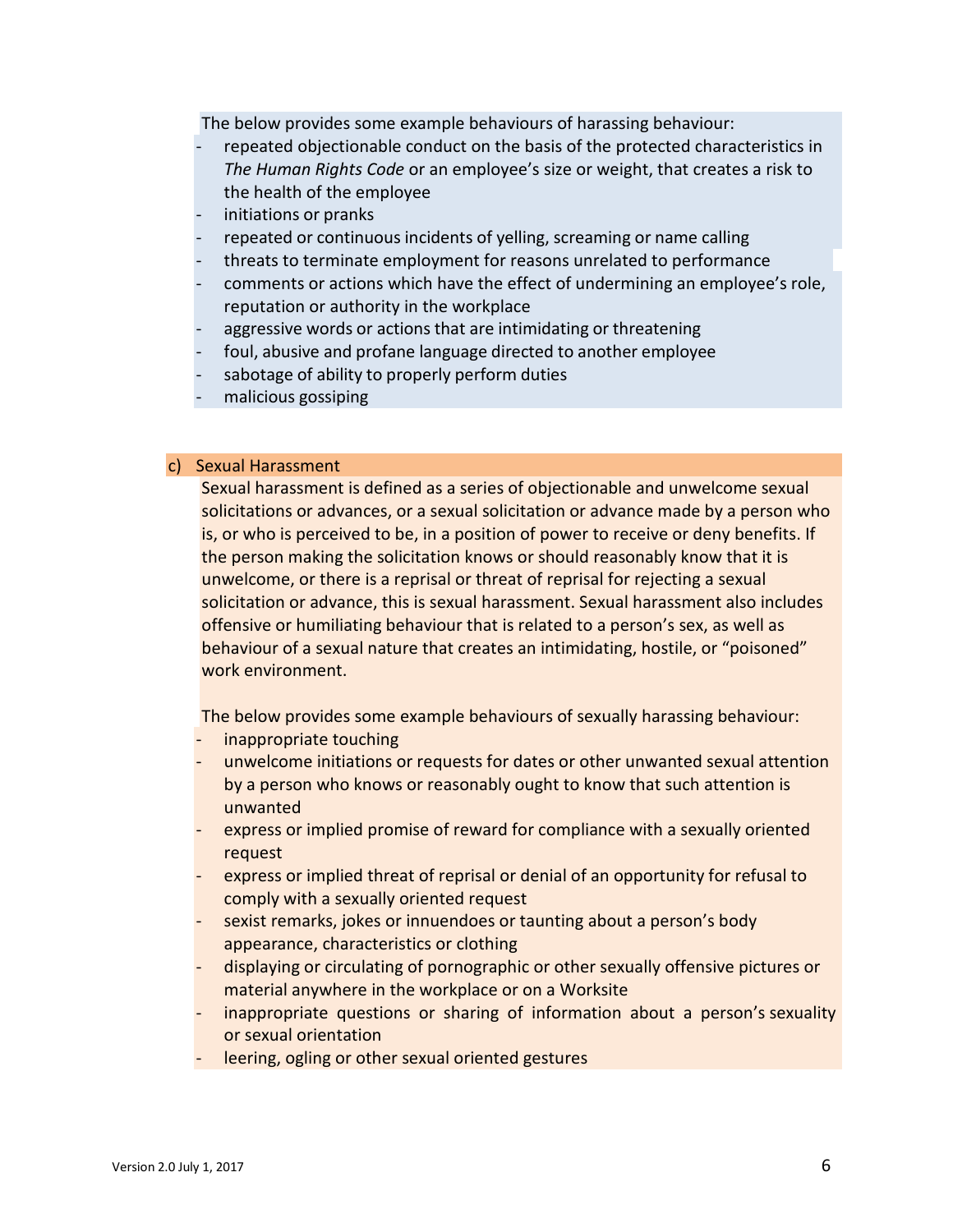#### <span id="page-6-0"></span>d) Example Behaviours of what is NOT harassment

On occasion, there are behaviours that are misunderstood as harassment. These include:

- appropriate feedback, performance reviews, coaching or discipline by a supervisor or manager;
- day-to-day management or supervisory decisions involving work assignments, employee requests, punctuality, attendance provided they are carried out in a manner that is not discriminatory or abusive;
- reasonable conflicts or disagreements in the workplace that are not based on one of the protected characteristics in *The Human Rights Code;*
- or occasional misunderstandings, oversights, thoughtlessness, poor communication or personality conflicts

### <span id="page-6-1"></span>**5 Harassment through Social Media and other electronic media**

Discrimination, Harassment, and Sexual Harassment can take many forms and occur in many ways, including social media and other electronic means.

Contractor responsibilities require the implementation and enforcement of this Standard, which includes the requirement to report and investigate harassment complaints originally from social or electronic means, where the interactions have a direct impact on the persons working on the worksites.

Employees using social media should not expect privacy in electronic communications while using the contractor's or Manitoba Hydro communication systems or in their personal electronic communications with other employees as public domains and electronic records of these interactions exist, and can be used in the course of an investigation.

Some examples of harassment using social media and other electronic media include, but are not limited to:

- Virtual harassment—harassment through a social media site, for example, using Facebook, Twitter, Snapchat, or other to send offensive or harassing messages
- Text based harassment—harassing, intimidating, or inappropriate text messages
- Sexting—sexually explicit or offensive photos or videos sent via electronic media
- Cyberstalking—harassing an employee by following him or her on blogs, posts, and social websites

Each social media site has its own terms and condition of use, and users of these services are encouraged to use them as necessary.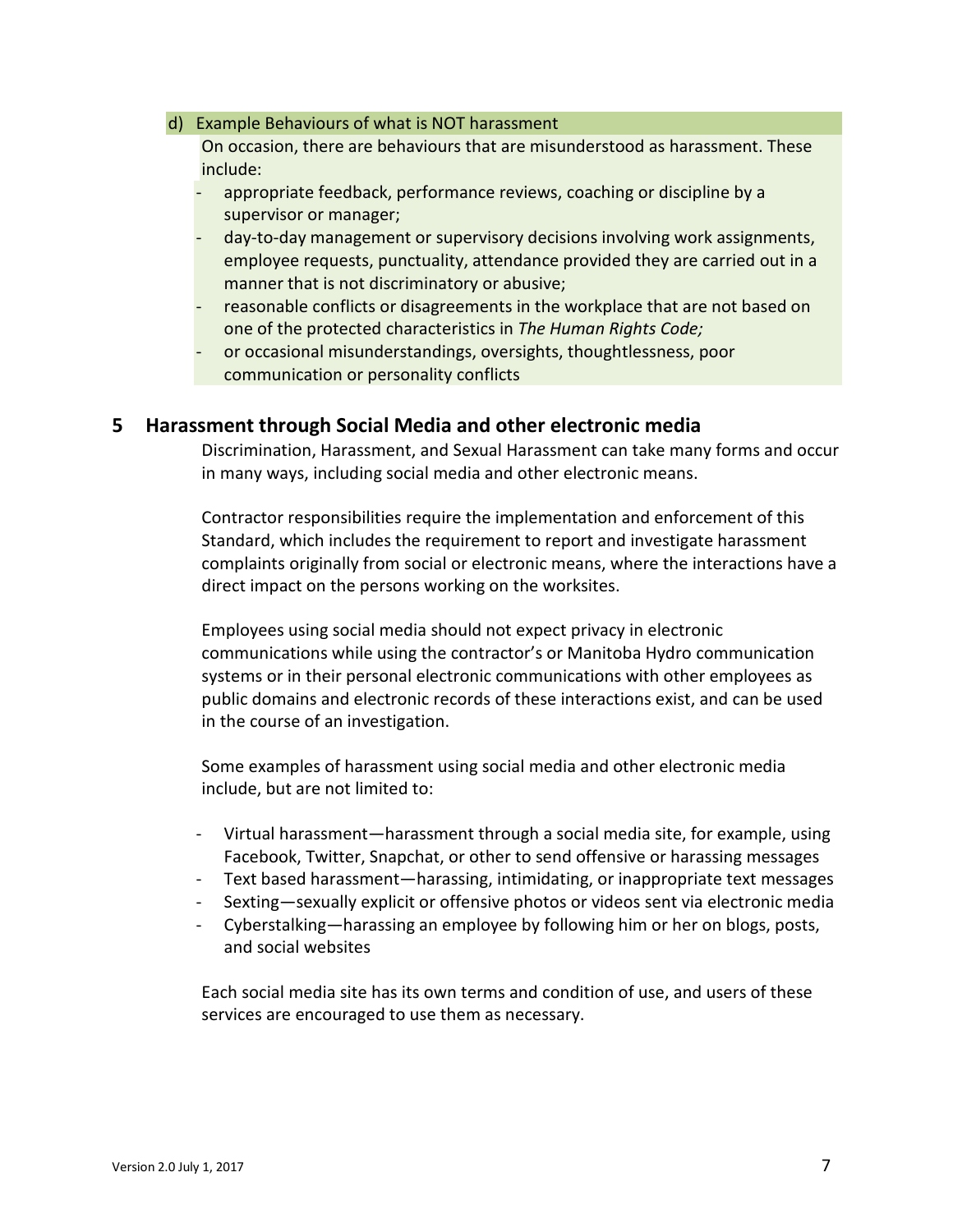# <span id="page-7-0"></span>**6 Other Definitions**

| <b>AHC</b>             | Allied Hydro Council - the union bargaining agent under the      |  |
|------------------------|------------------------------------------------------------------|--|
|                        | <b>Burntwood Nelson Agreement</b>                                |  |
| <b>AHC</b>             | The employee of the Allied Hydro Council appointed by the        |  |
| Representative         | Council under the Burntwood Nelson Agreement                     |  |
| <b>AHC Aboriginal</b>  | The employee of the Allied Hydro Council, Aboriginal             |  |
| Representative         | Representative, appointed under LOA 23 the Burntwood             |  |
|                        | Nelson Agreement (Keeyask only)                                  |  |
| <b>BNA</b>             | The Burntwood Nelson Agreement, being a Collective               |  |
|                        | Agreement between the Allied Hydro Council and the Hydro         |  |
|                        | Project Management Association (HPMA)                            |  |
| <b>HPMA</b>            | The Hydro Project Management Association - the contractor        |  |
|                        | bargaining agent for the Burntwood Nelson Agreement              |  |
| Informal               | A complaint that is resolved through the negotiation or conflict |  |
| Resolution             | resolution between two or more parties.                          |  |
| Investigator's         | The formalized report of the formal investigation process        |  |
| Report                 |                                                                  |  |
| Complaint              | A written or verbal report made by an employee who feels         |  |
|                        | they've been subjected to harassment or discrimination           |  |
| Complainant            | The person making a Complaint of harassment or                   |  |
|                        | discrimination                                                   |  |
| General                | A contracting company hired by Manitoba Hydro to carry out       |  |
| Contractor             | work on the Worksite                                             |  |
| Sub Contractor         | A contracting company hired by a General Contractor to carry     |  |
|                        | out work on the Worksite                                         |  |
| Site Liaison           | A Manitoba Hydro employee who provides assistance to any         |  |
| Officer                | worker, to assist them in dealing with personal issues, and to   |  |
|                        | help informally resolve workplace disputes or issues             |  |
|                        |                                                                  |  |
| Employment             | A contract employee who provides assistance to any worker at     |  |
| Retention &            | any Manitoba Hydro site including assisting workers in dealing   |  |
| Support                | with personal issues, or to assist them in dealing with personal |  |
| Services               | issues, and to help informally resolve workplace disputes or     |  |
| Coordinator            | issues                                                           |  |
| Investigator           | The individual appointed to investigate the Complaint            |  |
| Respondent             | The person accused of harassment or discrimination by the        |  |
|                        | complainant.                                                     |  |
| <b>Trusted Advisor</b> | A person identified by a complainant as a person to advise,      |  |
|                        | assist, or direct a complainant in the use of the Standard.      |  |
| Worksite               | Worksite means any property, facility, space or staging area     |  |
|                        | utilized for the construction of the Keeyask, Keewatinohk, and   |  |
|                        | Riel projects. Worksite includes but is not limited to           |  |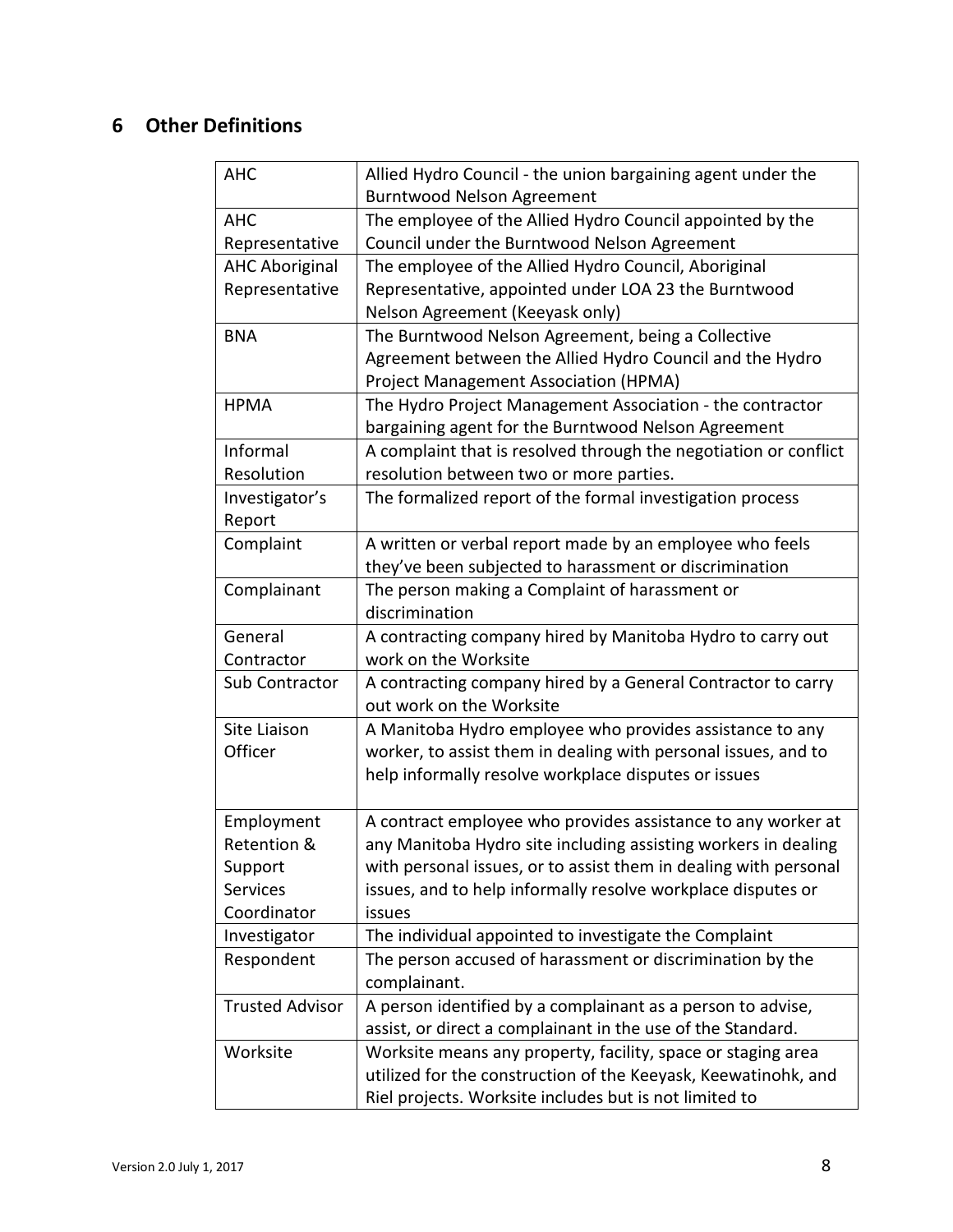| lunchrooms, workspaces, offices, kiosks, meeting rooms,          |
|------------------------------------------------------------------|
| cafeterias, accommodations complexes, training areas or any      |
| other areas on the Worksite. Worksite is not limited to physical |
| Worksite but also includes activities, informal and formal,      |
| arising from the Worksite, including sponsored voluntary         |
| events and/or Contractor sponsored social gatherings related     |
| to the Worksite. Worksite also includes vehicles on the          |
| Worksite and travelling to and from the Worksite.                |

## <span id="page-8-0"></span>**7 Responsibilities and Obligations Under This Standard**

- a) Contractor Responsibility is to:
	- Adopt this Standard as their Harassment and Discrimination Free Standard
	- Implement and enforce this Standard
	- Lead by example to ensure the Worksite is respectful and free of discrimination and harassment
	- Ensure all employees have knowledge of, and understand this Standard.
	- Document all written or verbal Complaints as per Appendix B, Section 2(a)
	- Provide a copy of such Complaint or Notice of Complaint Form to Manitoba Hydro no later than twenty-four (24) hours after receipt
	- If an allegation of harassment and discrimination is brought to the attention of management or is observed by management, the manager or other appropriate representative is expected to take action to address the issue.
	- Upon receipt of a written, verbal, or form based Complaint, the Contractor must determine the following:
		- If it is necessary to separate the Complainant and the Respondent;
		- Should the Respondent be removed from duty, or removed from site, on administrative leave, pending the outcome of the investigation; or
		- Any other action the Contractor deems appropriate in the circumstance.
	- Complete the Investigator's report per Appendix B section 2(f) of this Standard.
	- Document the steps taken to address the issue.
- b) Individual Responsibility

The section sets out guiding principles for individual responsibilities. While it is appropriate to address issues by describing that the behaviour is not welcomed, this action may not be consistent with an individual's cultural norms and beliefs. In these circumstances, please see alternate options to help address these concerns in Section 10 or Appendix A. Otherwise, it is an individual's responsibility to:

- Abide by the Standard.
- Actively participate and foster a respectful workplace where discrimination and harassment is not tolerated.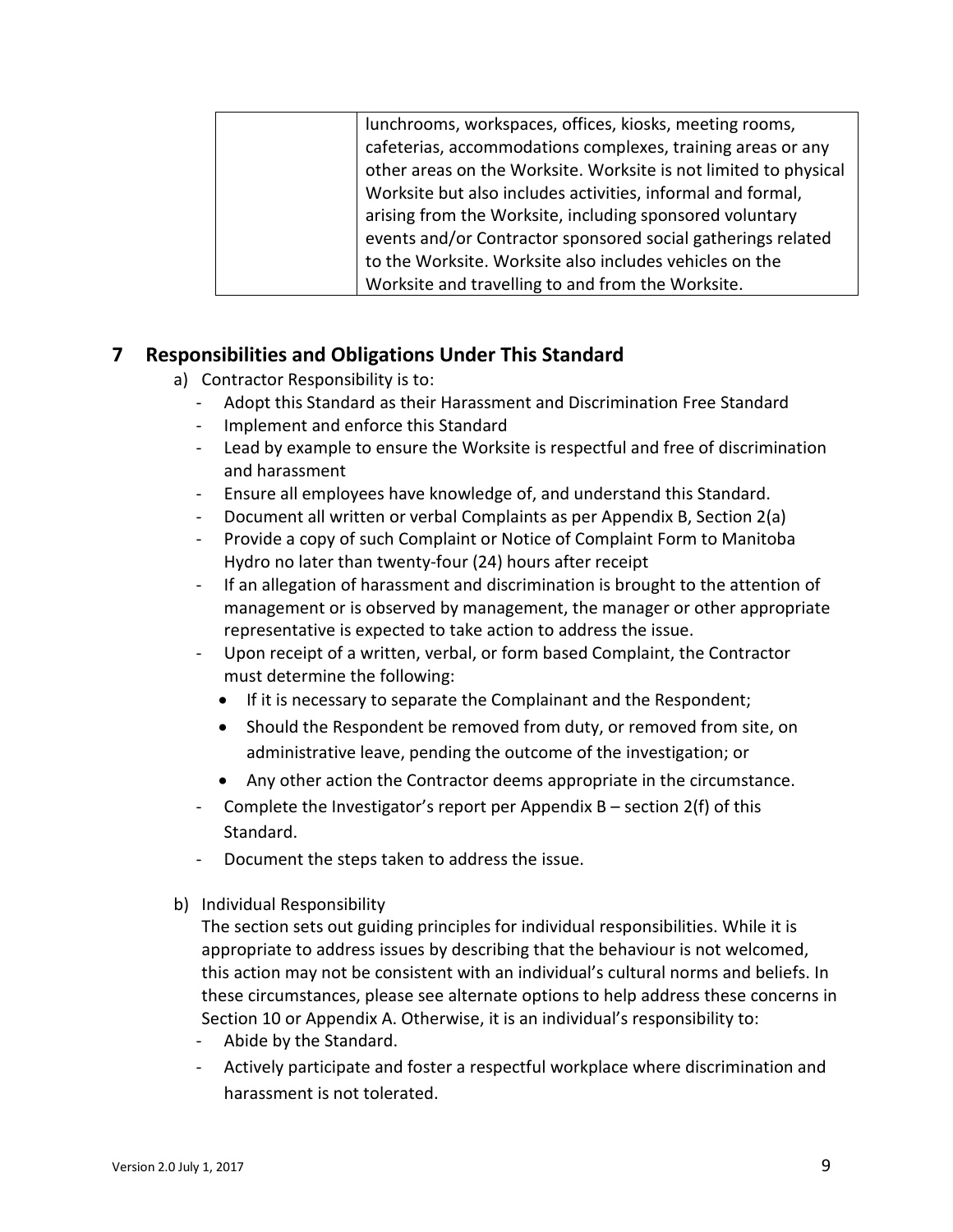- When encountering behaviour which violates this Standard, all individual's have the ability to communicate to the offending person(s) that the actions or comments are offensive and ask that the offending behaviour stop.
	- If this is not possible, not effective, or does not fit your cultural values, you can advise your immediate supervisor or manager, AHC Representative, or other trusted advisor of the concern so that it can be brought forward.
- If the conduct persists, prepare written documentation of the dates and details of concerns and take steps to communicate or address the concerns.

### **c)** Witnesses

If you observe or encounter behaviour which violates this Standard, you are required to:

- Where you are comfortable to do so, advise the individual that such behaviour is unacceptable and must stop immediately;
- Refer the victim of the incident to this Standard; and
- Report the behaviour to a supervisor or manager.

## <span id="page-9-0"></span>**8 Confidentiality**

All parties involved in investigations of complaints of discrimination and harassment will be treated with the strictest of confidence. Such complaints will be investigated or resolved with the persons deemed necessary to carry out the investigation. The names of the individuals involved and the circumstances will only be divulged if necessary for the purposes of investigating the complaint, if required by law, or pursuant to this Standard.

## <span id="page-9-1"></span>**9 Frivolous Complaints or Retaliation for Making Complaints**

a) Unsubstantiated/Unwarranted or Frivolous Complaints Making a false Complaint, frivolous Complaint or a complaint in bad faith, or knowingly providing false information during a process established pursuant to this Standard is prohibited and will result in discipline up to and including termination by the Contractor and may result in site or camp access being revoked temporarily or permanently at Manitoba Hydro's absolute discretion.

Unwarranted or frivolous complaints differ from any unsubstantiated Complaints in that unsubstantiated Complaints are made in good faith but insufficient evidence exists to either prove or disprove the veracity of the Complaint.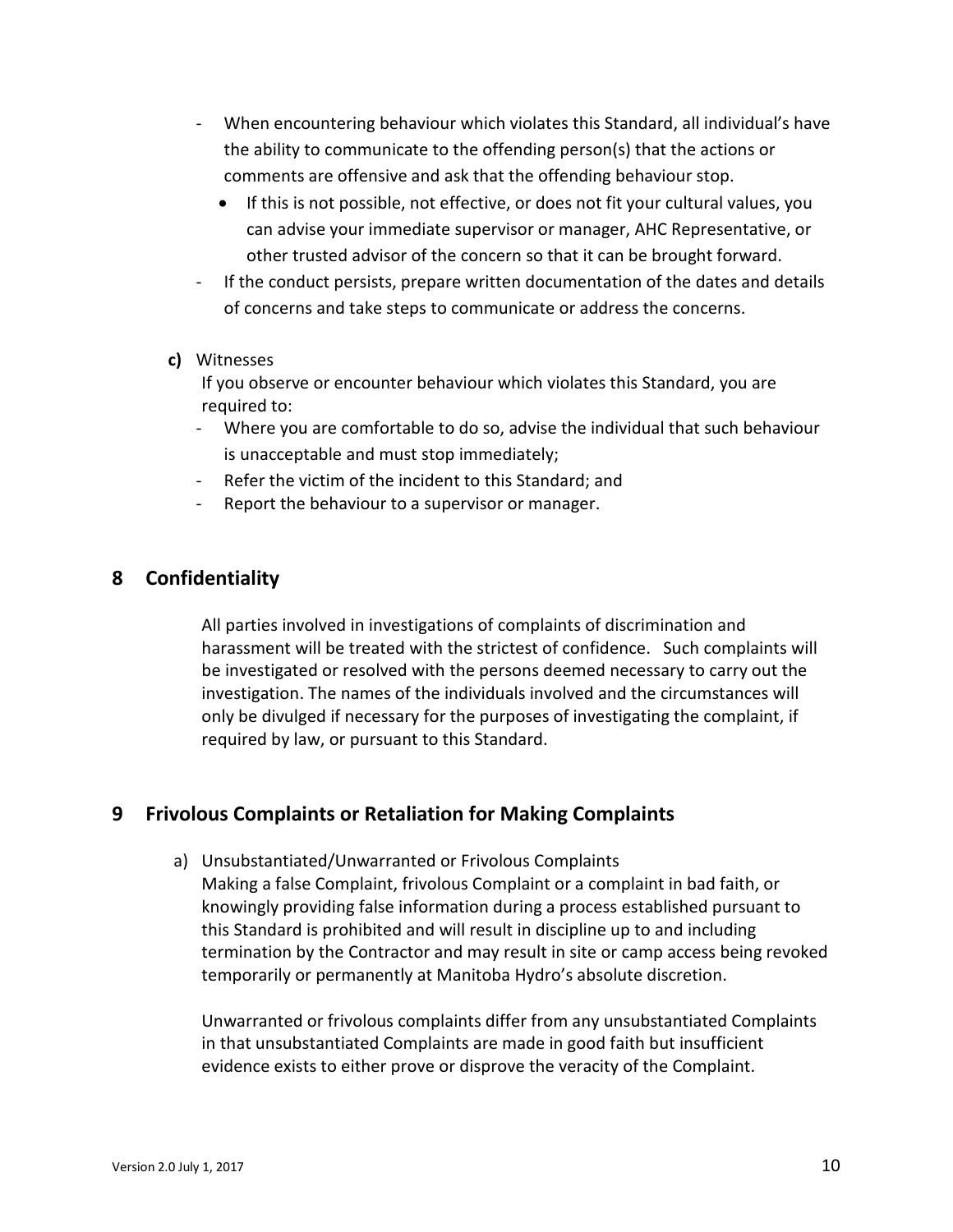**b)** Retaliation

No one shall discipline, retaliate or take reprisal in any way against anyone who in good faith makes a Complaint pursuant to this Standard, or expresses a concern about discrimination and harassment or who has cooperated in an investigation pursuant to this Standard.

Any retaliation against an individual who has made a bona fide Complaint is strictly prohibited and any individual who engages in such conduct may be subject to discipline up to and including termination and may have their site or camp access revoked temporarily or permanently at Manitoba Hydro's absolute discretion.

## <span id="page-10-0"></span>**10 Assistance of Union Representative and/or Trusted Advisor**

It is acknowledged bringing forward an issue of harassment and discrimination, through the use of this or other corporate Standards or policies may not be in keeping with the diverse cultural norms and beliefs that employees have. There are alternate supports to consider where applicable.

An employee may consider using a 'trusted advisor' to assist in bringing the concern forward to the appropriate group or person.

An employee who is an AHC member may request assistance of the AHC Representative if an employee wishes to have the assistance of a representative.

## <span id="page-10-1"></span>**11 MB Hydro and Contractor Potential Outcomes under the Standard**

Where violations under the Standard are founded, there are two potential outcomes that respondents (offenders) may be subjected to:

- <span id="page-10-2"></span>a) Manitoba Hydro Outcomes – Project access related Manitoba Hydro, upon receiving a Complaint, completing an investigation, or being notified of the outcome of an investigation or corrective action(s) may:
	- Temporarily deny or revoke camp privileges or site access;
	- Permanently deny or revoke camp privileges or site access ;
	- Impose any conditions precedent to granting site access or camp privileges; or
	- Any other corrective action, preventative action, education or remedial measures that may be appropriate.
- <span id="page-10-3"></span>b) Contractor Outcomes – Employment status related Appropriate action to be taken by a Contractor against any employee found to have violated this Standard may include, but is not limited to:
	- Counseling;
	- Written reprimand;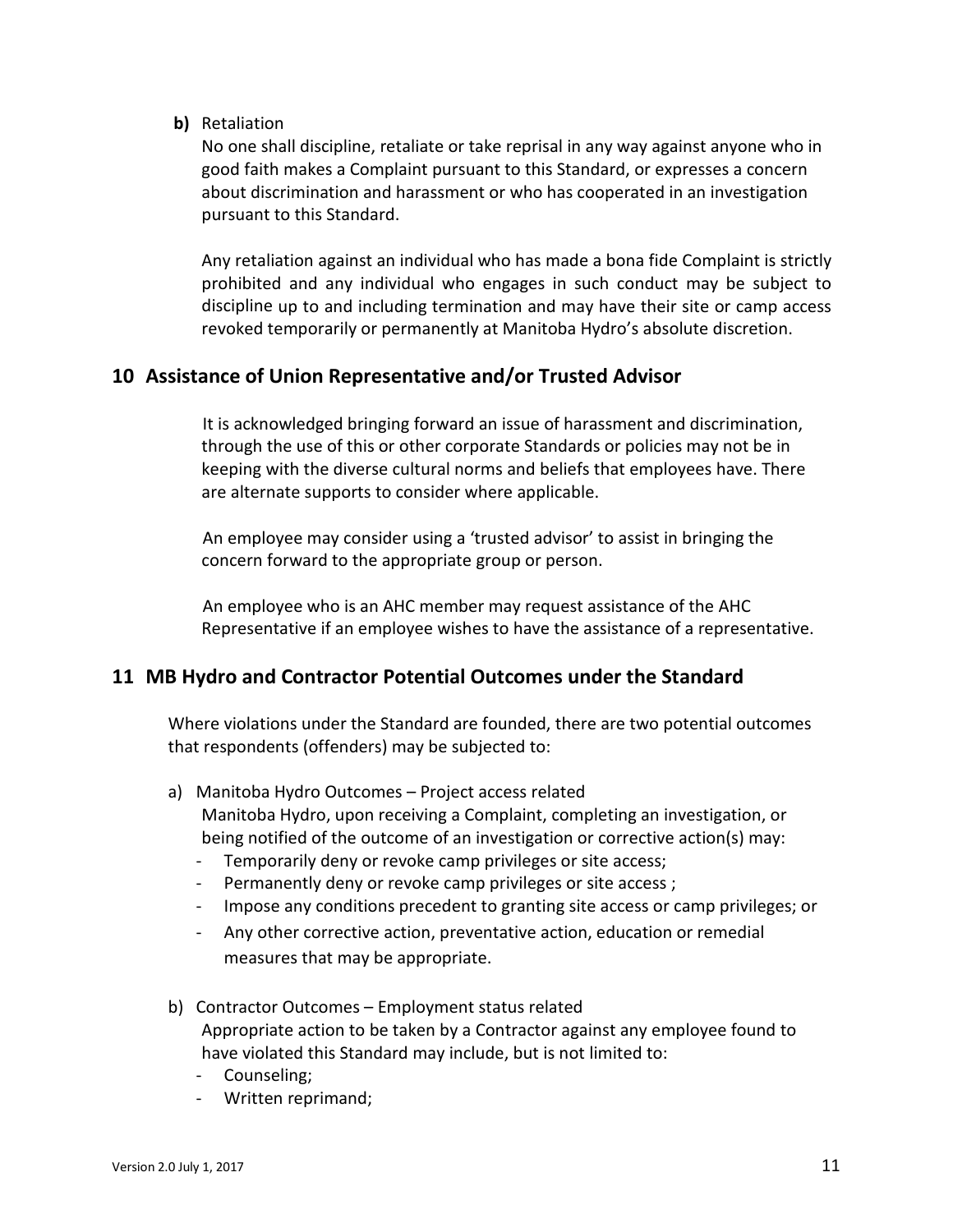- A suspension without pay;
- Termination of Employment;
- Attendance at remedial training;
- Cultural and/or Gender Sensitivity Training;
- A transfer if the persons involved cannot continue working together; or
- Any other corrective action, preventative action, education or remedial measures that may be appropriate.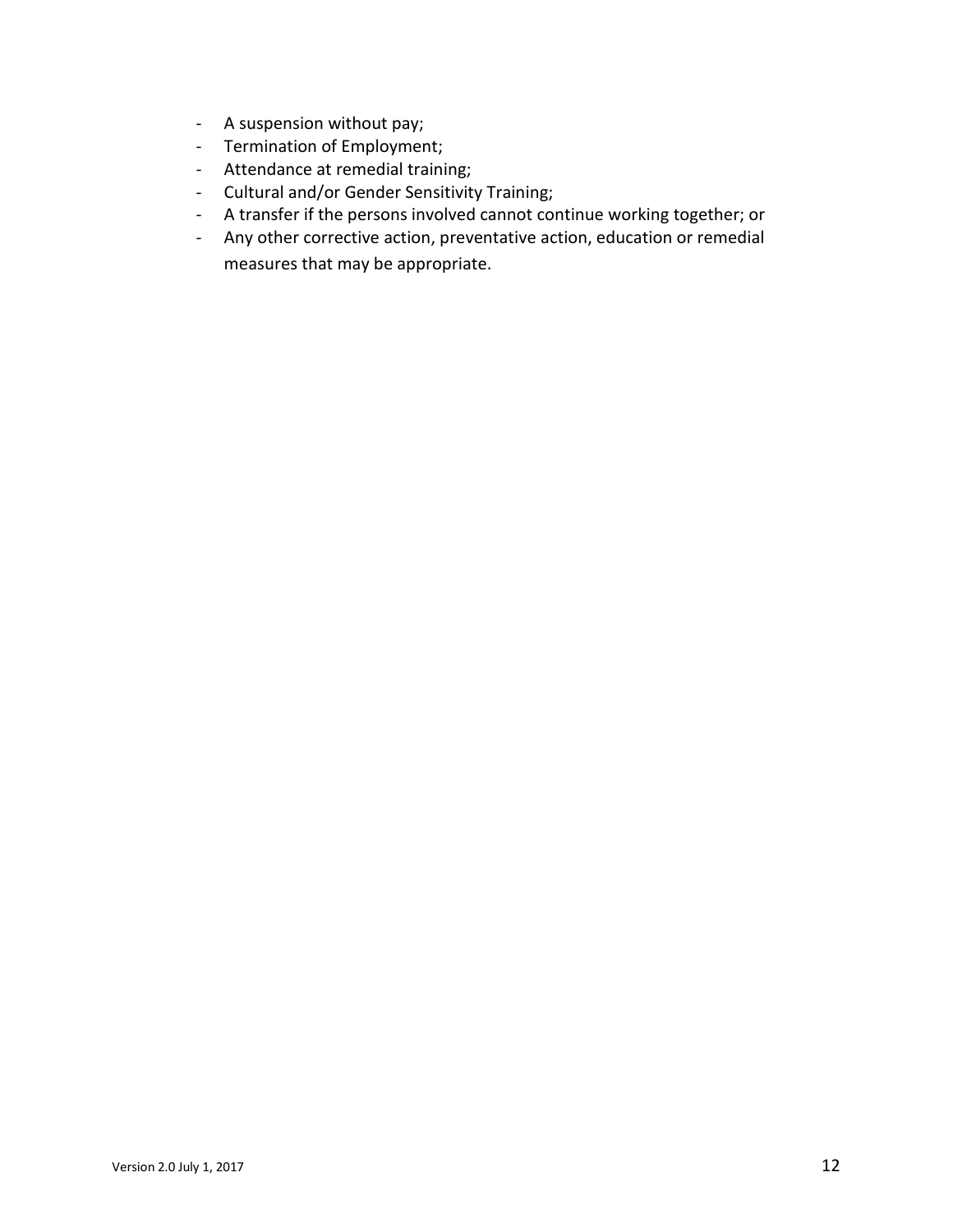# <span id="page-12-0"></span>**APPENDIX A – What You Do If You Are Subject to Harassment or Discrimination**

If you believe you are being subjected to behaviour which violates this Standard, you can do the following:

- a) Tell the offending person to cease the behaviour, when possible or able.
- b) If the conduct persists, notify in writing or verbally, any of the following people or groups, who will assist you in understanding options available under the Standard:
	- i. Your supervisor or manager, or company's HR/LR representative
	- ii. Employee Retention Service Coordinator or other ERS representative
	- iii. Manitoba Hydro site Liaison
	- iv. Allied Hydro Council representative
	- v. Manitoba Hydro Labour Relations representative / HPMA
	- vi. Any other Trusted Advisor

The above noted group will advise there are two options for a complainant to consider when identifying a concern of harassment or discrimination – an informal resolution option and formal investigation process. Appendix B outlines when each should be considered, and the processes to follow in each circumstance.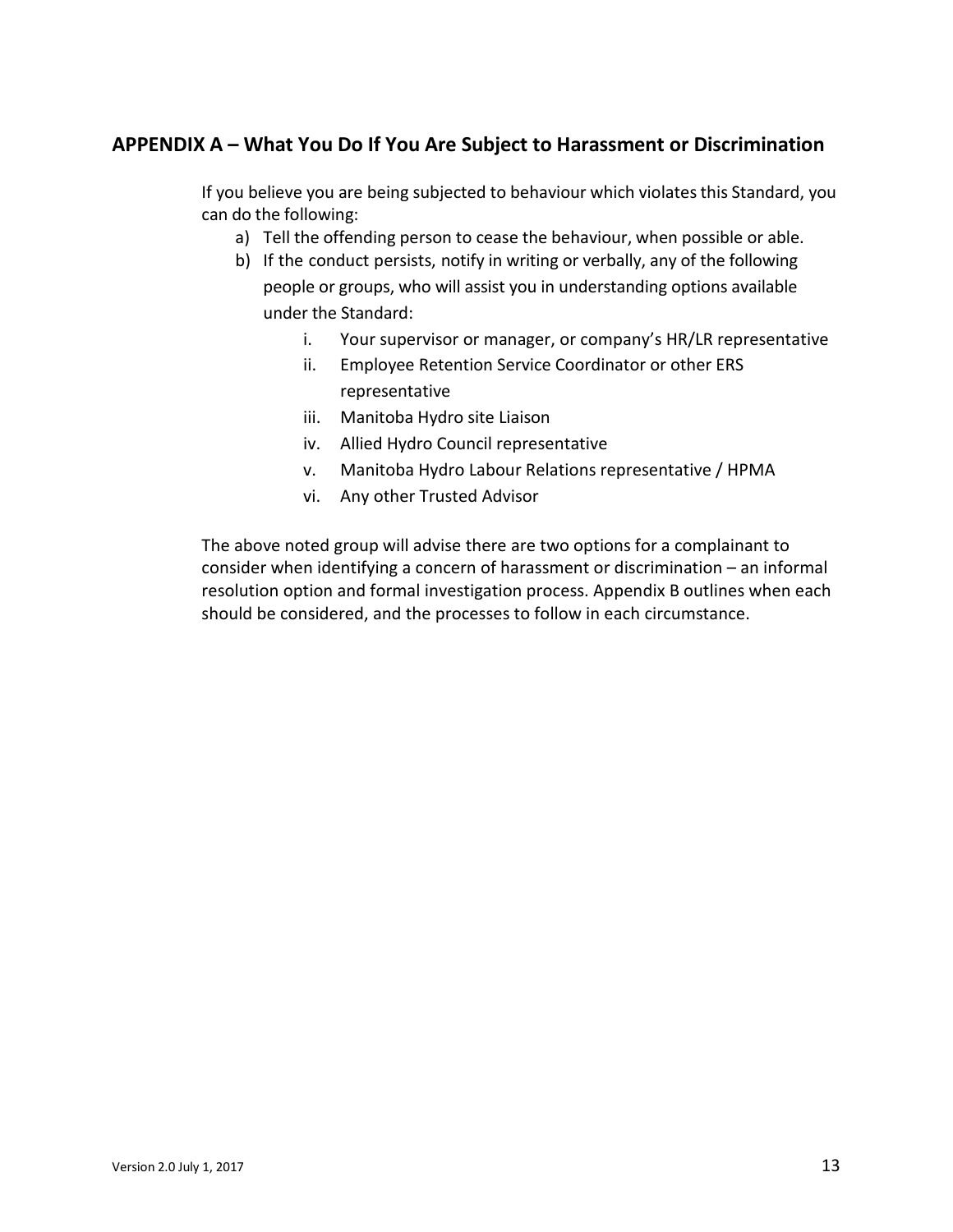## <span id="page-13-1"></span><span id="page-13-0"></span>**APPENDIX B – Processes for Informal Resolution or Formal Investigation**

1) Informal Resolution Option

The goal of an informal resolution is to complete discussions that result in the behaviour ending, and the parties being able to work together comfortably.

Informal resolutions are conducted with the approval of both the complainant and the respondent (offender). It is done through discussion, conflict resolution, or mediation, with the help of any person or group identified in Appendix A.

As an informal process, the steps will differ between circumstances, however, often includes the following:

- May be accomplished by direct discussion between the two parties, without the involvement of any third person
- May be led by the person or group identified in Appendix A that the complainant goes to
- Individual meeting with the complainant to identify what the occurrence is, and determine whether pursuing an informal resolution or a formal investigation is appropriate
- Individual meeting with the respondent
- Permission of both the complainant and respondent to a joint meeting to discuss and resolve the occurrence
- Establishes ground rules for each person going forward. May include written commitments to the other person
- Any Informal Resolution must have the support of the person making the complaint as well as the person responding to the complaint
- Would not be formally investigated, therefore no decision on whether harassment or discrimination is made.

As no formal investigation would be completed, there is no requirement for an investigator's report to be submitted.

If the complainant does not agree with the results of the informal resolution attempts, they can proceed to a formal complaint to be investigated.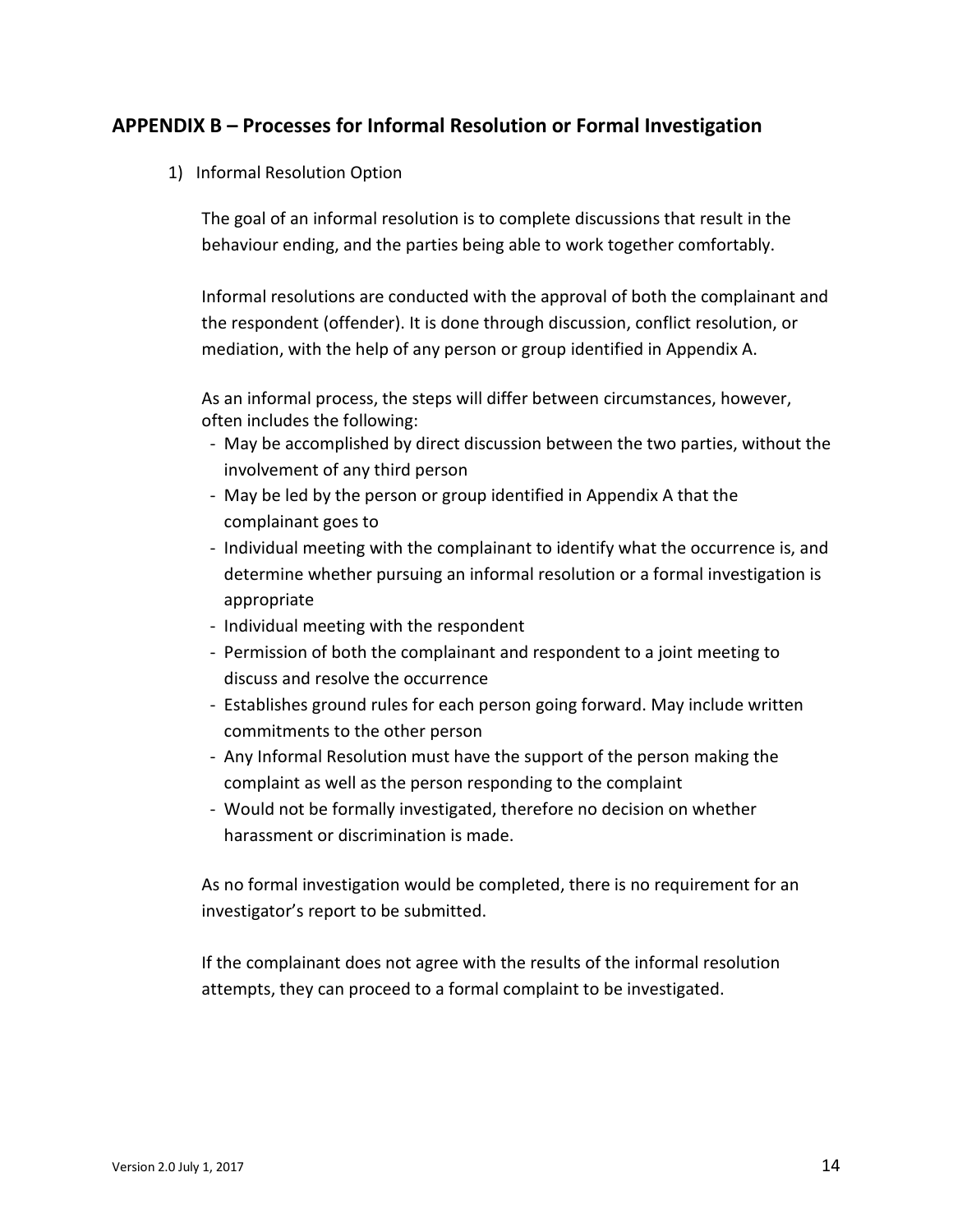### <span id="page-14-0"></span>2) Formal Investigation Option

Where Informal Resolution is not achieved or is not appropriate, the individual alleging a violation of this Standard has the option to proceed with a Formal Complaint to be investigated. The formal process involves the requirement to conduct a full and complete investigation process, including interviewing the complainant(s), respondent(s), and witness(es), as well as collecting any other applicable data and information.

<span id="page-14-1"></span>a) Making a Complaint – How to make a complaint of Discrimination and Harassment

A formal complaint can be initiated by either a written or verbal report of the occurrence. A written report is preferred as it provides a more detailed and thorough description of the discrimination or harassment.

A written or verbal Complaint

- I. Is a description outlining the details of the complaint, and should include dates, times, locations, persons involved, any witnesses, and a description of what happened. The complaint may be made with the assistance of any of the following:
	- AHC Representative;
	- Immediate supervisor or manager of your contractor, where applicable;
	- A trusted advisor.
- II. The Complaint shall be submitted to the individual as identified below:
	- A complaint made by an AHC member shall be submitted to their applicable supervisor or manager, HR/LR representiatve; or
	- AHC Representative;
	- A complaint made by an out-of-scope Contractor employee shall be submitted to the Contractor Manager;
	- A complaint made by a vendor, consultant or visitor shall be made to the Contractor to whom they're associated with;
	- A complaint made by a Manitoba Hydro employee shall be made to the appropriate Manitoba Hydro representative.

### Complainant's Rights

Nothing in this Standard prohibits the Individual their right to report the incident to the police or any other form of authority, including the Human Rights Commission under the *Human Rights Code*.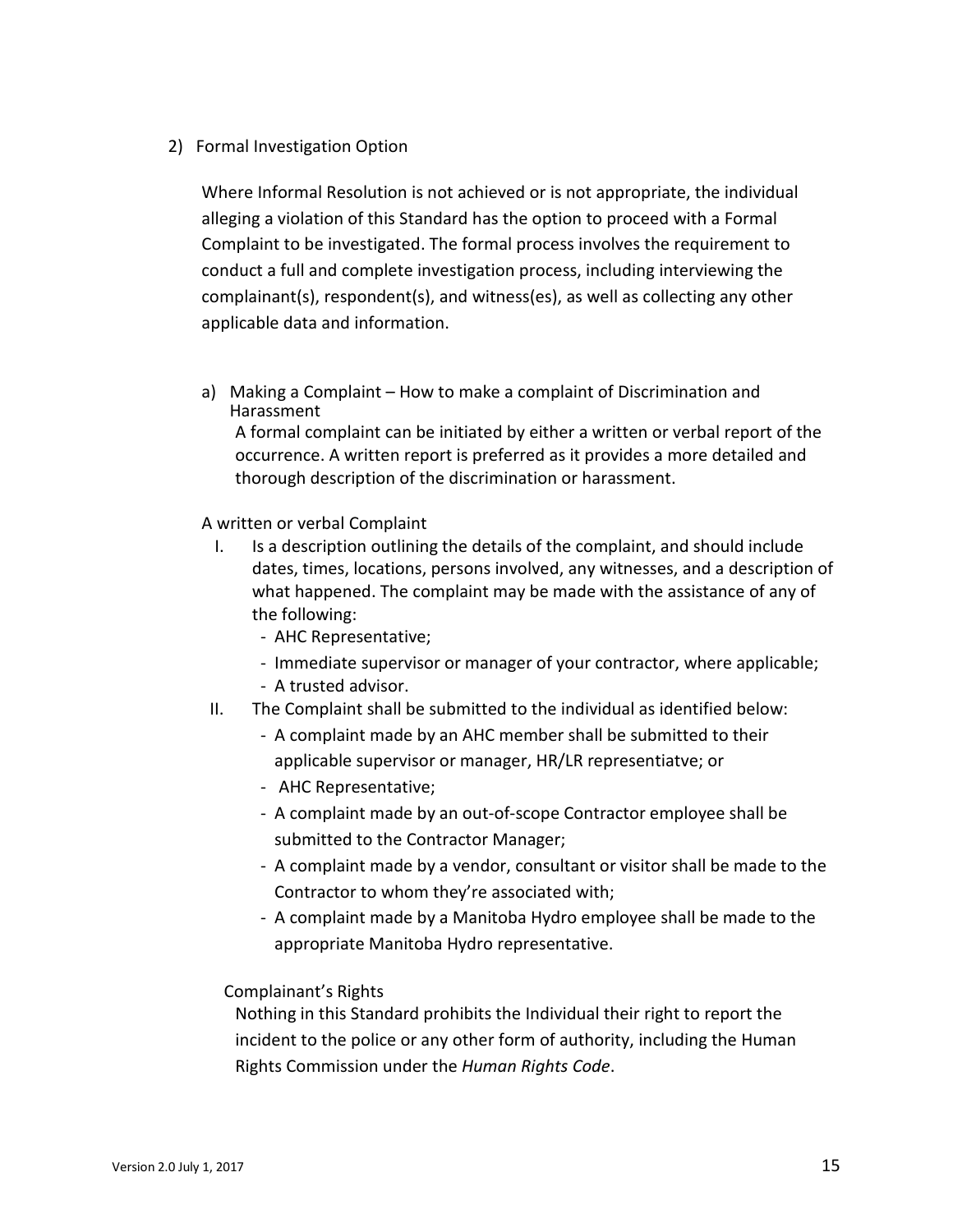Respondent's Rights

The Respondent will be made aware of the Complaint and any other information to regarding the complaint that has been provided to the Investigator and will be given an opportunity to respond to any alleged violations of this Standard.

<span id="page-15-0"></span>b) Who should conduct the investigation

The complainant and respondent's contractor(s), and whether the employee is in scope or out of scope will determine who the investigator should be. Please see the below matrix to identify who is identified as the Investigator.

| Complainant                                            | <b>Respondent</b>                     | Who Investigates Complaint?                                                                     |
|--------------------------------------------------------|---------------------------------------|-------------------------------------------------------------------------------------------------|
| In Scope AHC member                                    | In Scope AHC member                   | <b>Contractor Representative</b>                                                                |
| (Contractor 1)                                         | (Contractor 1 - same                  |                                                                                                 |
|                                                        | contractor as Complainant)            |                                                                                                 |
| In Scope AHC member                                    | In Scope AHC member                   | • Site based MH Labour Relations                                                                |
| (Contractor 1)                                         | (Contractor 2 - different             | <b>Advisor: or</b><br>• AHC/HPMA (under LOA 23 of                                               |
|                                                        | contractor as Complainant)            | BNA)                                                                                            |
| In Scope AHC member                                    | MH employee                           | • Designated MH representative<br>• Site based MH Labour Relations<br><b>Advisor may assist</b> |
| In Scope AHC member                                    | Visitor/vendor/consultant             | <b>Site based MH Labour Relations</b><br><b>Advisor</b>                                         |
| <b>Contractor non-union</b><br>employee (Contractor 1) | In Scope AHC member<br>(Contractor 1) | <b>Contractor Representative</b>                                                                |
| <b>Contractor non-union</b><br>employee (Contractor 1) | In Scope AHC member<br>(Contractor 2) | <b>Site based MH Labour Relations</b><br>Advisor                                                |
| <b>Contractor non-union</b><br>employee                | Contractor non-union<br>employee      | <b>Contractor Representative</b>                                                                |
| <b>Contractor non-union</b><br>employee                | <b>MH</b> employee                    | • Designated MH representative<br>• Site based MH Labour Relations<br><b>Advisor may assist</b> |
| <b>Contractor non-union</b><br>employee                | Visitor/vendor/consultant             | <b>Contractor Representative</b>                                                                |
| <b>MH</b> employee                                     | Visitor/vendor/consultant             | • Designated MH representative<br>• Site based MH Labour Relations<br><b>Advisor may assist</b> |
| <b>MH</b> employee                                     | Contractor non-union<br>employee      | • Designated MH representative<br>• Site based MH Labour Relations<br><b>Advisor may assist</b> |
| <b>MH</b> employee                                     | MH employee                           | <b>Site based MH HR Advisor</b>                                                                 |
| Visitor/vendor/<br>consultant                          | In Scope AHC member                   | <b>Site based MH Labour Relations</b><br><b>Advisor</b>                                         |
| Visitor/vendor/<br>consultant                          | Contractor non-union<br>employee      | <b>Site based MH Labour Relations</b><br>Advisor                                                |
|                                                        |                                       |                                                                                                 |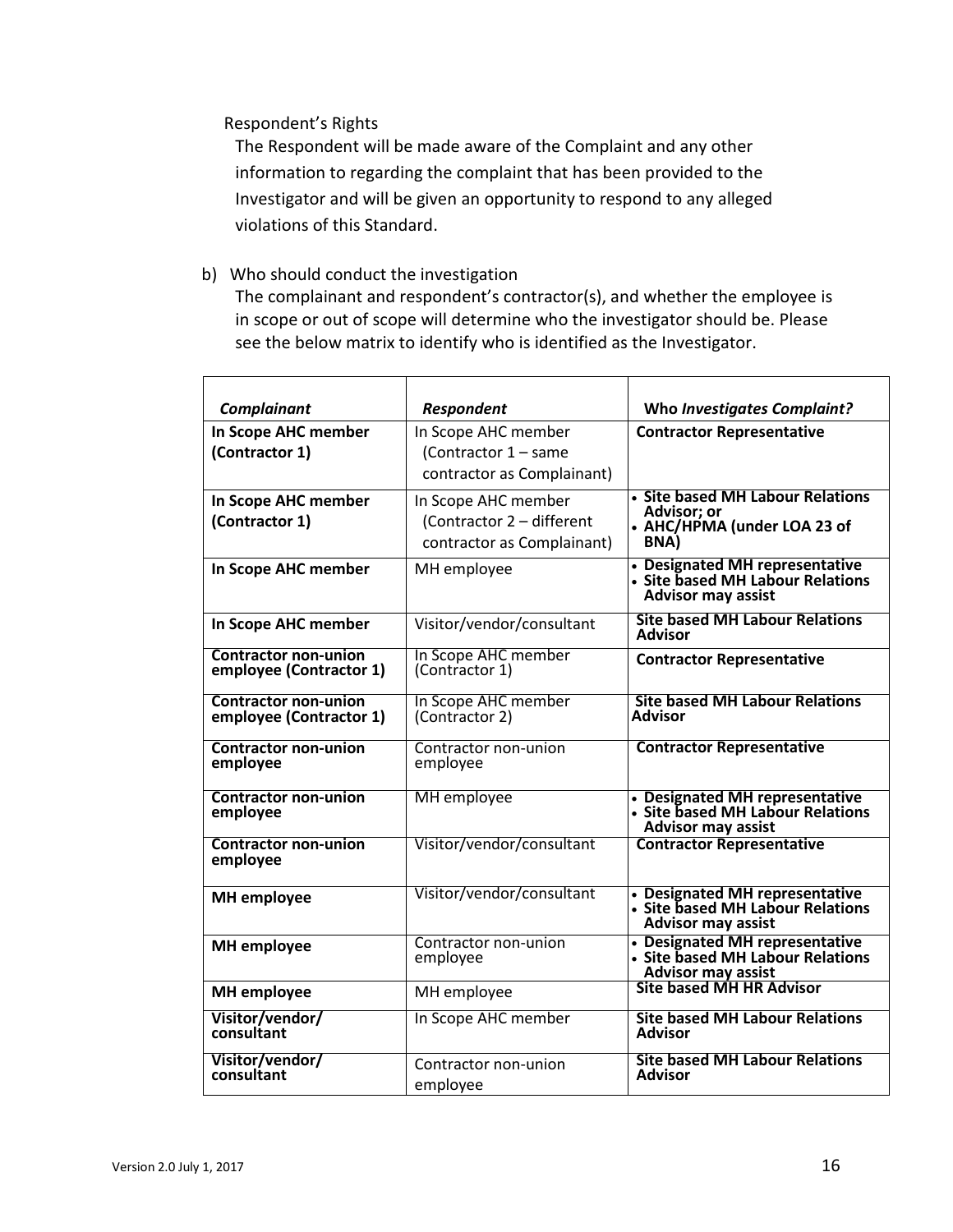| Visitor/vendor/<br>consultant | Visitor/vendor/consultant | <b>Site based MH Labour Relations</b><br><b>Advisor</b> |
|-------------------------------|---------------------------|---------------------------------------------------------|

- <span id="page-16-0"></span>c) When is an independent investigator appropriate? Should the Contractor employing the Complainant and Respondent object to Manitoba Hydro conducting an investigation, a qualified independent investigator will be appointed and the Contractor will pay the cost of such independent investigator. Additionally, where the Contractor determines a management representative or the human resource department is not able to conduct an impartial investigation, a qualified independent investigator may be appointed to conduct the investigation.
- <span id="page-16-1"></span>d) Timeframes for the investigation
	- The Complaint should be made as soon as possible but no later than sixty (60) days from the date of the violation of this Standard.
	- Complaints made shall have an investigation begin as soon as is practicable, and no later than seven (7) days from the filing of the complaint. Extension of timeframes may be granted in circumstances where the complainant is not available to complete an interview to clarify the complaint.
	- Investigation timeframes will vary depending on the size and scope of the investigation, however, the investigator will endeavour to complete investigation within seven (7) days from the start.
	- The investigator will submit an investigation report within sixteen (16) days from the start of the investigation.
	- The investigator will document the findings the findings in an Investigator's report, outlined in Appendix B Section f).
- <span id="page-16-2"></span>e) Steps of the Investigation Process
	- The investigation process requires an investigator, working within appropriate timeframes to completing the investigation, which results in an investigator's report and required actions and communications to close the investigation. The steps of the Investigation Process will be as follows:
- i. Review Complaint and supporting documentation;
- ii. Interview Complainant to review the Complaint, obtain further relevant facts, documents, the reason for making complaint, desired resolution of complaint, names of other witnesses, or any other relevant information or materials. The interview process must be documented;
- iii. Interview Respondent to review allegations, ensure fully aware of allegations, obtain respondents version of the events relating to allegations, provide opportunity to respond to all the allegations, obtain names of witnesses, copy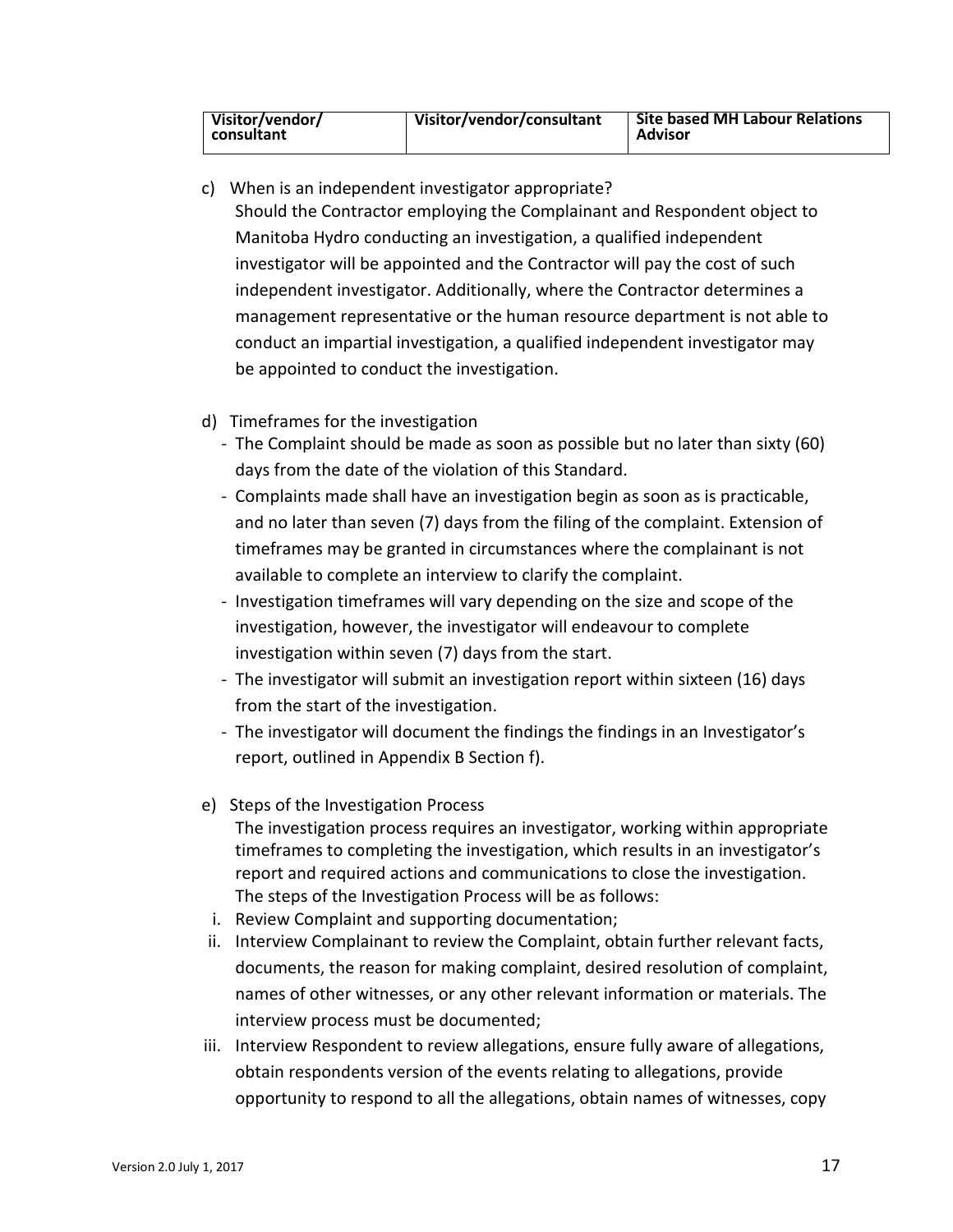of documents or any other relevant information. The interview process will be documented. The Respondent may also provide a written statement in support of the interview statements;

- iv. Obtain all relevant documents, written or electronic, from all sources (example, email or other electronic media, social media, Facebook, etc.);
- v. Meet with each witness to obtain all relevant facts, documents, names of other witnesses or any relevant documents. Witness statements must be documented;
- vi. Such other actions the investigator deems appropriate to complete the investigation including further interviews of the Complainant or Respondent, where appropriate, to obtain further information or clarifications.
- <span id="page-17-0"></span>f) Investigator's Report The Investigator's Report shall contain the following:
- i. Identification of the Complainant and Respondent;
- ii. An overview of the nature of the complaint when the Contractor was notified and when Manitoba Hydro was notified;
- iii. An assessment of the Complaint and all relevant information in support of the Complaint;
- iv. An assessment of all relevant information provided by witnesses;
- v. An assessment of the Respondent's position and all relevant information, including witness statements, in support of the Respondent's position;
- vi. The results of the investigation including whether or not the Complaint, or any portion of the Complaint, is founded or unfounded;
- vii. Any other finding the investigator deems appropriate; and
- viii. Any Investigation Reports issued by the AHC Representative or HPMA Representative, in addition to containing their respective findings, their Reports should contain "recommendations for actions by the contractor".

\*\*\* Note: A Complaint that is resolved through an informal resolution process does not require a formal investigator's report, however a summary must be provided to the Manitoba Hydro Labour Relations Advisor.

- <span id="page-17-1"></span>g) Closing the Investigation Informing Complainant, Respondent, Management, and/or Manitoba hydro of outcome of investigation
- i. Inform the management representatives of the contractor(s) of the complainant and respondent, including the distribution of the Investigators Report;
- ii. Inform the Complainant of the investigation findings; and